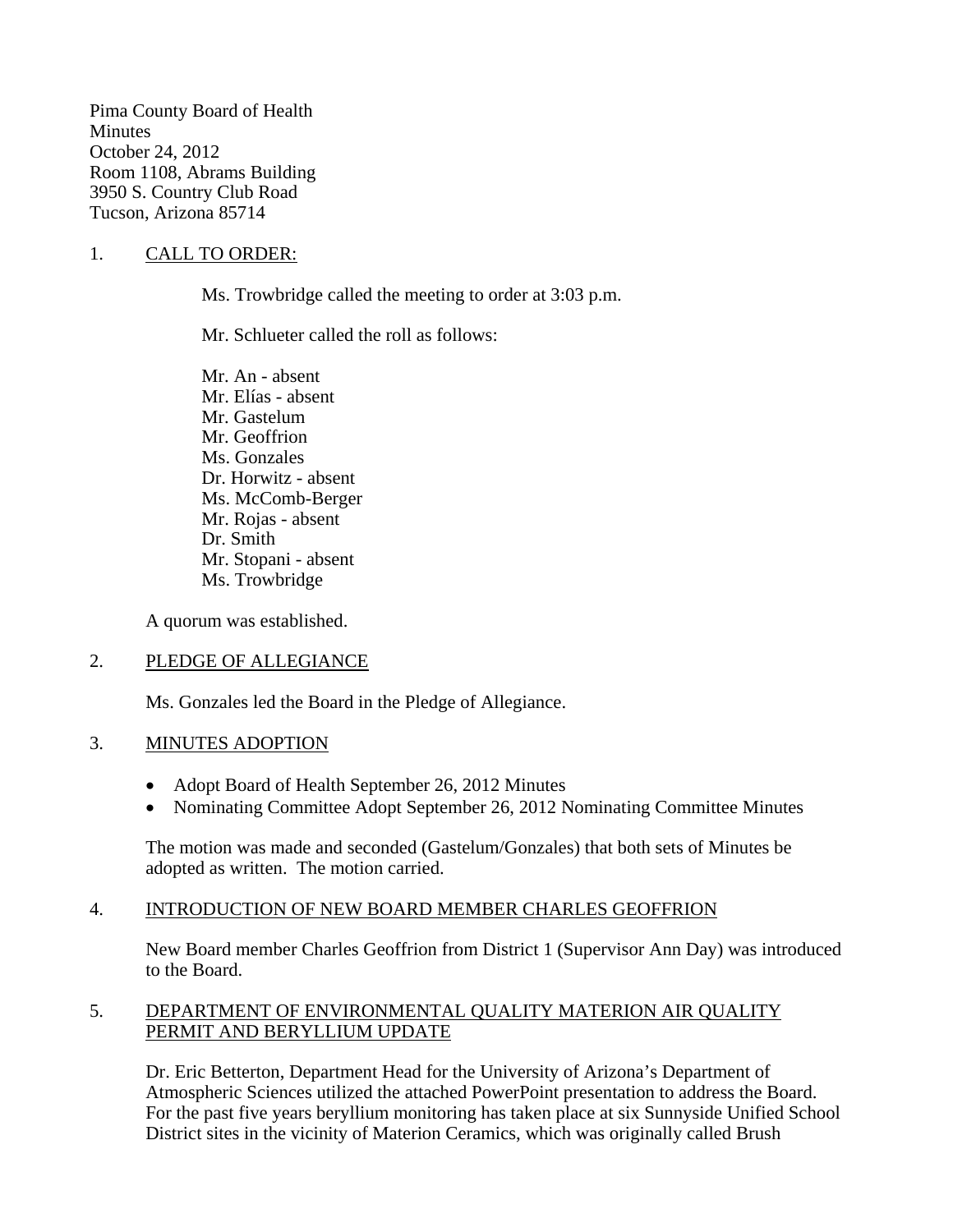Ceramics. Approximately 2,000 samples have been analyzed to date, and beryllium was only detected one time, which was from a sample from July 22, 2009, which coincided with a large dust storm on the same date. Beryllium occurs naturally in soil and it is believed that the July 2009 detection was a result of naturally occurring beryllium stirred up by the dust storm, not the result of an emission from the Brush / Materion facility. This is supported by the fact that there was a major spike in PM10 (particulate matter 10 microns or less in size) on that day. Additionally manganese, which also occurs naturally in soil, was also found to be elevated in a sample for that time; and the manganese and beryllium in the sample dust were found to be at a level and ratio consistent with what is in the soil. Finally, an archived filter sample from July 22, 2009, from the Orange Grove area, which is far from the Brush / Materion facility, was tested and also found to have elevated PM10, beryllium and manganese.

Discussion turned toward Materion operations and the Air Quality Permit. Ursula Kramer, Pima County Department of Environmental Quality (PDEQ) Director said the Air Quality Permit has been renewed. Richard Grimaldi, Pima County Department of Environmental Quality Deputy Director discussed that in the past there have been a number of enforcement actions taken against Brush Ceramics, including a large fine, but that was many years ago and there have been a number of improvements since. One of the questions from the last PDEQ / Materion presentation (August 22, 2012) was if the facility knew of any new cases of berylliosis in our community. Mr. Grimaldi reported the question was put forward and Materion is not aware of any new cases. Materion management has offered to come to a future Board of Health meeting and there was general interest in having a Materion representative do so.

#### 6. VACCINE FOR CHILDREN IMMUNIZATION UPDATE

Kathleen Malkin, Community Health Services Division Manager, utilized the attached PowerPoint presentation to address the Board regarding immunization change activities. Nationally, effective October 1, 2012 Vaccine for Children (VFC) funded vaccines cannot be used for privately insured children. As a result, the Department has to buy vaccine for insured children instead of using provided VFC vaccine. By State statute county health departments cannot turn away children seeking required vaccinations. In January 2013 health departments and private providers must be "deputized" to be authorized to use VFC vaccine for under insured children. Only three private providers in Pima County and 26 Statewide have requested to be "deputized." The Department has purchased some vaccine to be able to vaccinate insured children who have shown up since October 1; and Deputy County Administrator Jan Lesher has put in a request for additional County funding (approximately \$400,000) to purchase vaccine. The Department has a contract with a company to do third party billing and an ordinance (next Agenda item) has been drafted to update County code to allow for third party billing in order to recoup some of the costs. The clinics now have to check insurance status, which slows things down, and they have found that many individuals do not know their insurance status. Additionally Ms. Malkin said all three main Health Department Tucson clinics (north, south and east) have expanded when they offer vaccinations to now offering vaccinations five days a week by appointment or as walk-ins, and clinics have seen 250 more children in September 2012 than seen in September 2011. During this discussion it was suggested that the Department create opportunities for receiving monetary donations for vaccinations, similar to the way the Animal Care Center receives donations.